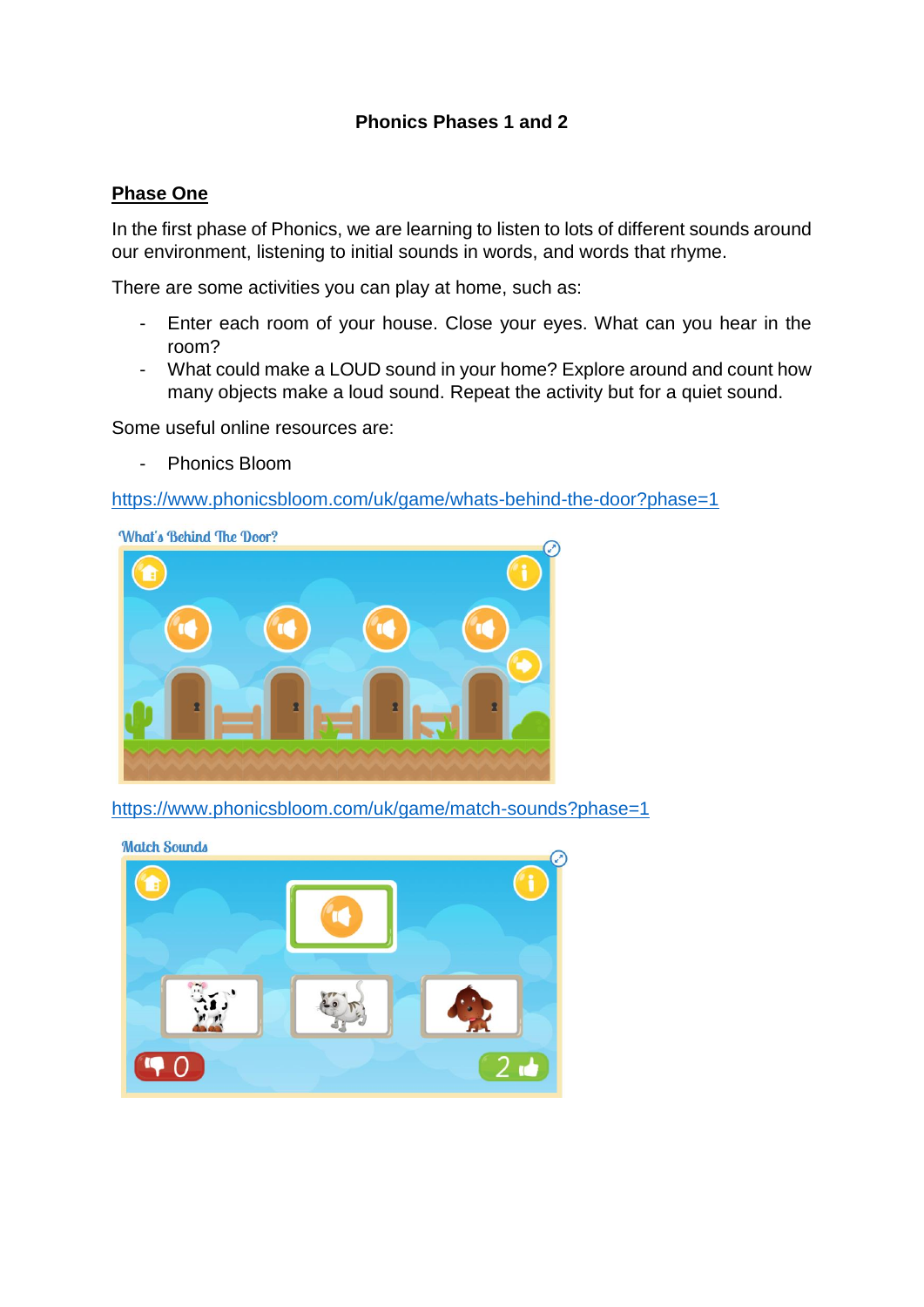#### - Phonics Play

<https://new.phonicsplay.co.uk/resources/phase/1/cake-bake>



<https://new.phonicsplay.co.uk/resources/phase/1/super-smoothie>



## **Phase Two**

I have attached some worksheets on the website for you to work on with your child. We will be focussing on the first three sounds; 's', 'a', and 't'. There is an activity based on listening and identifying initial sounds in words, with additional sounds in it. There are also some work sheets based on finding the correct sound and circling it,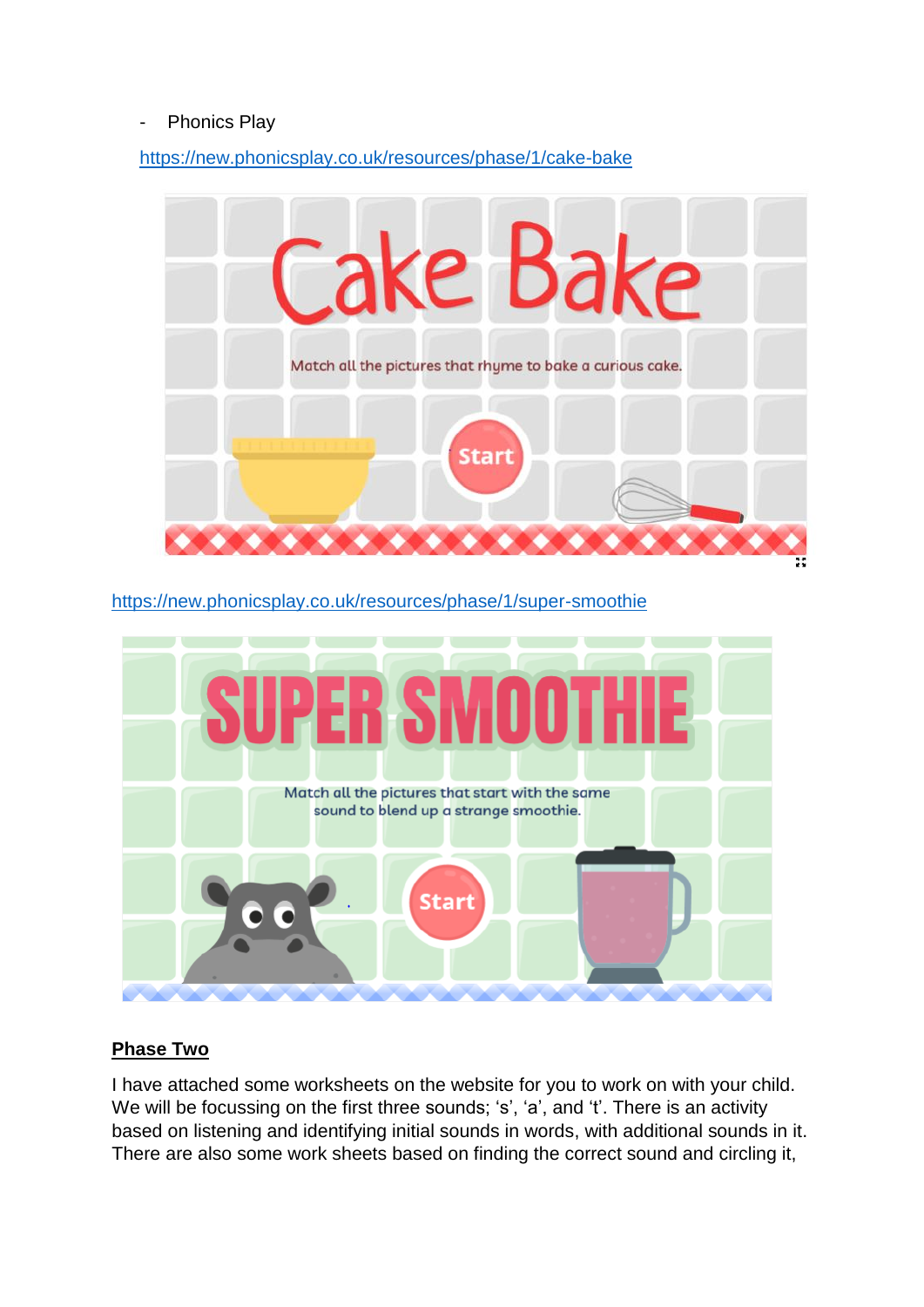to help the children with early reading. I have also included some examples of the grapheme (letter) for the children to practise their letter formation.

There are many activities you can play at home, such as:

- Finding letters around the house, such as branding or advertising logos, fridge magnets, books, magazines, labels, or cards. What letters can you recognise?
- How many objects can you find around the house that begin with 's' 'a' 't', 'i' 'p' or 'n'? Try and collect them if you can, how many objects (that you can move!) did you find?

As with Phase One, there are many useful online sites which focus on Phase 2 sounds, such as:

- Alphablocks

https://www.bbc.co.uk/c [beebies/shows/alphablocks?page=2](https://www.bbc.co.uk/c%20beebies/shows/alphablocks?page=2)



Phonics Bloom

<https://www.phonicsbloom.com/uk/game/flash-cards?phase=2>